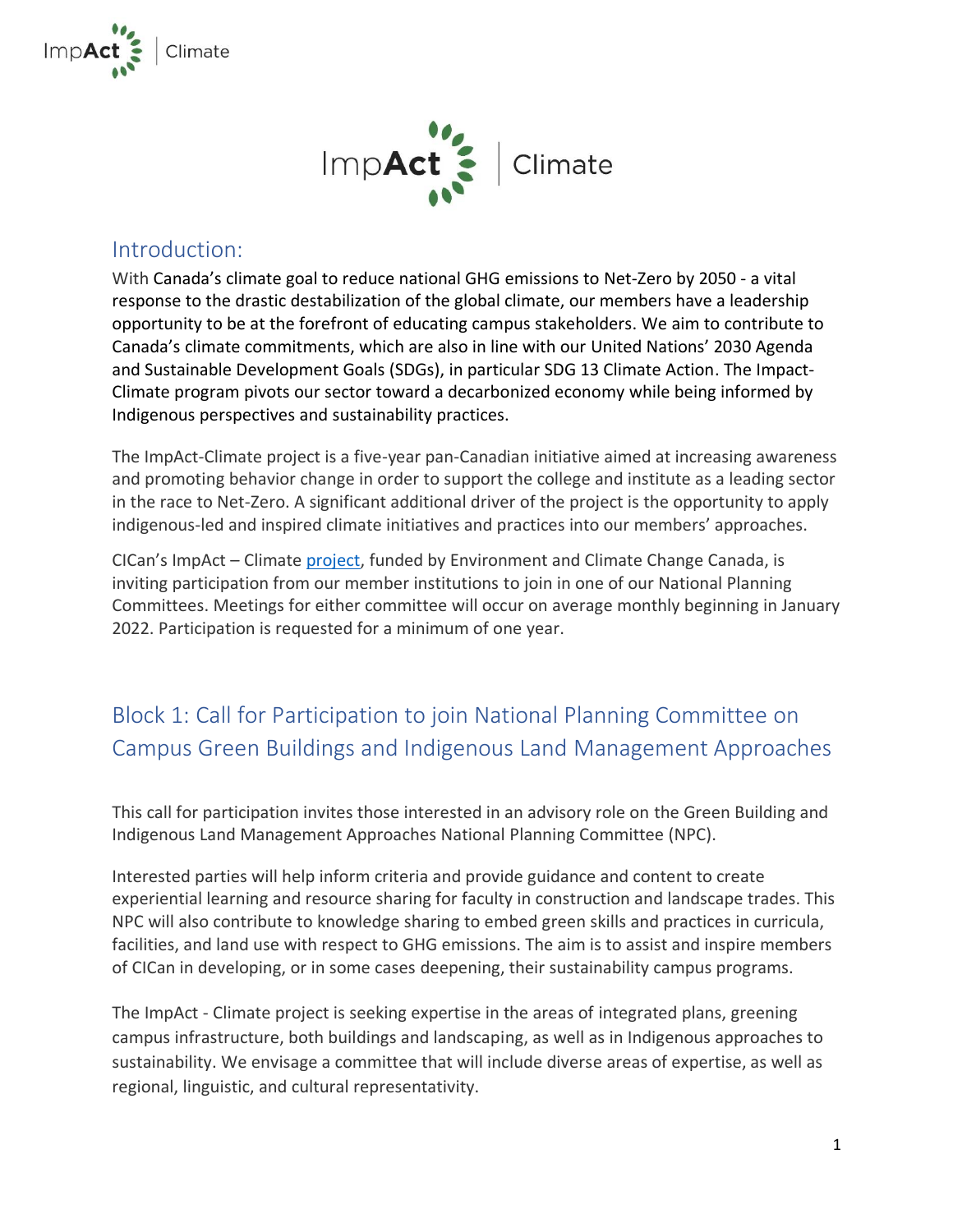

The role of this committee will be to support the development of:

- 1. An Open Educational Resource (OER) guide to best practices for buildings, integrated plans, and infrastructure based on LEED (LEED zero preferred), and other climate mitigation practices for construction and landscape trades, with the ambition to focus on carbon positive projects whenever possible.
- 2. Faculty training and resources for the construction and landscape trades to augment awareness, knowledge and skills related to GHG emission reductions.
- 3. Calls for proposal and identifying the selection parameters for two major initiatives: 1) a GHG emission reduction Train-the-Trainer program for faculty, which will be implemented, piloted, and refined before being released for wide-spread institutional use; and 2) the Living Labs portion of this project.

### **Selection Criteria for Block 1 includes:**

Mandatory experience: Knowledge of Indigenous approaches to sustainability and/or experience in Climate Action Plans, or GHG Emissions reduction approaches in one of these 4 areas – Green Builds and Land, Food, Waste, or Transportation.

Other criteria to be considered:

• experience with a trade or technology that is already adapted to reducing GHG emissions or would be a good candidate for adapting to reduce GHG emissions.

# Block 2: Call for Participation to join National Planning Committee on Awareness Raising for a Net-Zero Campus

This call for participation invites those interested in an advisory role on the Awareness Raising for a Net-Zero Campus National Planning Committee (NPC).

Interested parties will support CICan to bring appropriate, helpful, and timely climate awareness to all campuses, encourage action and develop a mentorship program to support both awareness-raising and action on campuses.

Participation for this NPC focused on raising awareness of GHGs is open to member institution faculty, staff, or students with expertise in climate action specifically related to emission reductions and the drive to Net-Zero. The aim of the NPC is to advise and support the CICan team in developing a pan-Canadian awareness-raising campaign about the effects of GHG